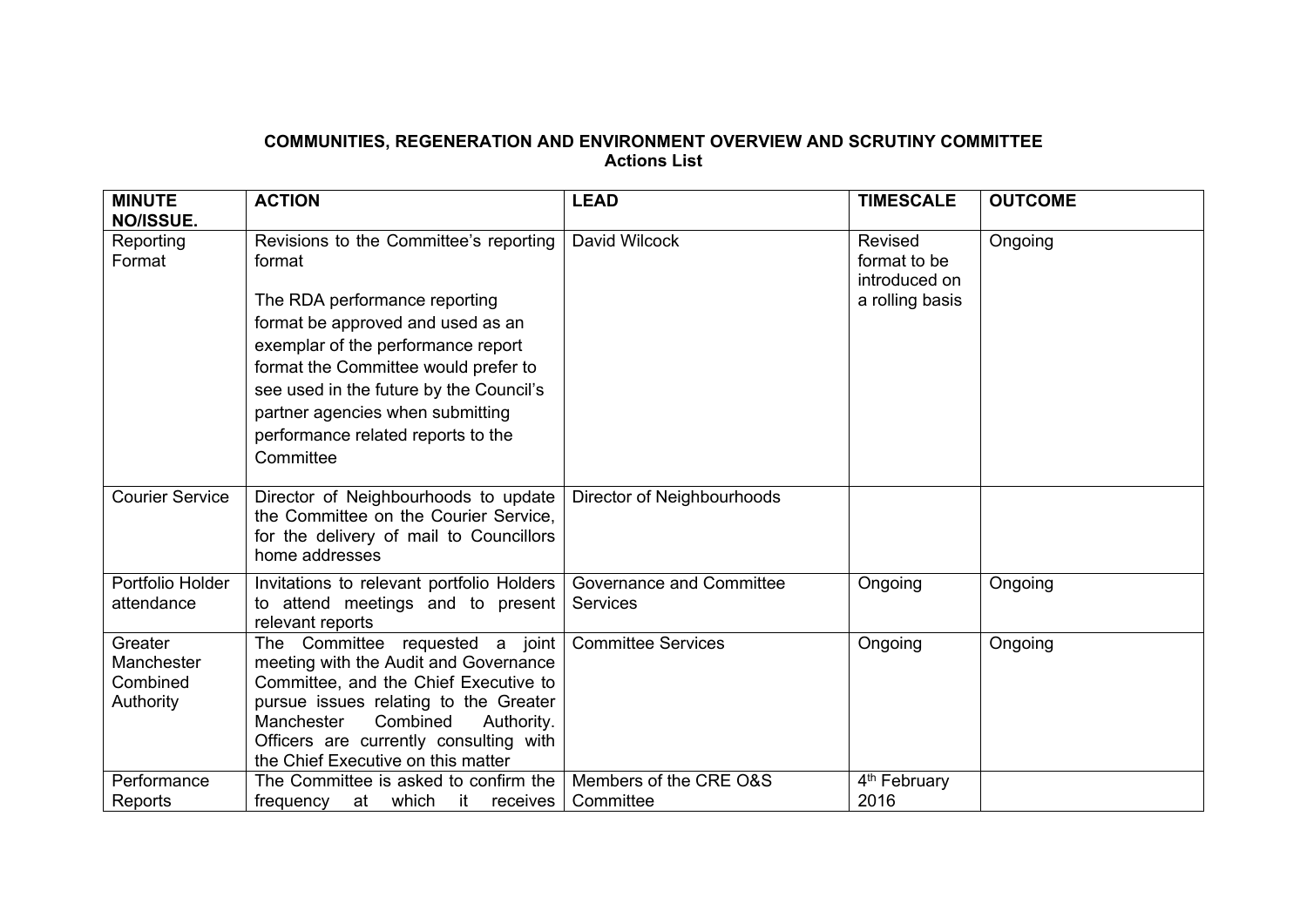|                                                                       | performance reports, from relevant<br>Directorates within the Authority and<br>from partners                                                                                                                                               |                                                                |                                                                                            |                                                                                                                                                                         |
|-----------------------------------------------------------------------|--------------------------------------------------------------------------------------------------------------------------------------------------------------------------------------------------------------------------------------------|----------------------------------------------------------------|--------------------------------------------------------------------------------------------|-------------------------------------------------------------------------------------------------------------------------------------------------------------------------|
| Rochdale Safer<br>Communities<br>Partnership                          | Statistical Surveys that are carried out<br>at Ward level be no longer used in the<br>compilation of these reports.<br>specific<br>Future<br>reports<br>include<br>statistical details relating to recorded<br>instances of violent crime. | <b>Andy Glover</b>                                             | Ongoing                                                                                    | To be included in future<br>RSCP reports and a<br>specific report relating to<br>Community Cohesion is on<br>the agenda for the meeting<br>on 4 <sup>th</sup> February. |
|                                                                       | A Report detailing specific efforts to<br>improve community cohesion in the<br>Borough be submitted to a future<br>meeting of this Committee                                                                                               |                                                                |                                                                                            |                                                                                                                                                                         |
|                                                                       | Future Safer Community Partnership<br>Quarterly Performance report be jointly<br>presented by Council Officers along<br>with senior GMP representatives and<br>the relevant Portfolio Holder.                                              |                                                                |                                                                                            |                                                                                                                                                                         |
| Rochdale Safer<br>Communities<br>Partnership-<br>membership<br>issues | Clarification of the membership of the<br>Partnership, especially in terms of the<br>lack of Middleton representation                                                                                                                      | Committee Services to advise the<br>Partnership of this matter | Andy Glover to<br>meet<br>appropriate<br>Councillor(s)                                     |                                                                                                                                                                         |
| Link4Life $-$<br>membership<br>issues                                 | Clarification of the membership of the<br>Link4Life Board especially in terms of<br>the lack of Middleton and Heywood<br>representation thereon                                                                                            | Committee Services to inform<br>Link4Life of this matter       | January 2016                                                                               |                                                                                                                                                                         |
| Rochdale<br>Development<br>Agency                                     | Future reports to the Committee<br>include more detailed information<br>relating to the red (RAG) rated items<br>listed in the appendix to the submitted                                                                                   | Director of Economy/Susan Ayres                                | To be included<br>in future RDA<br>reports,<br>performance<br>reports to the<br>Committee, |                                                                                                                                                                         |